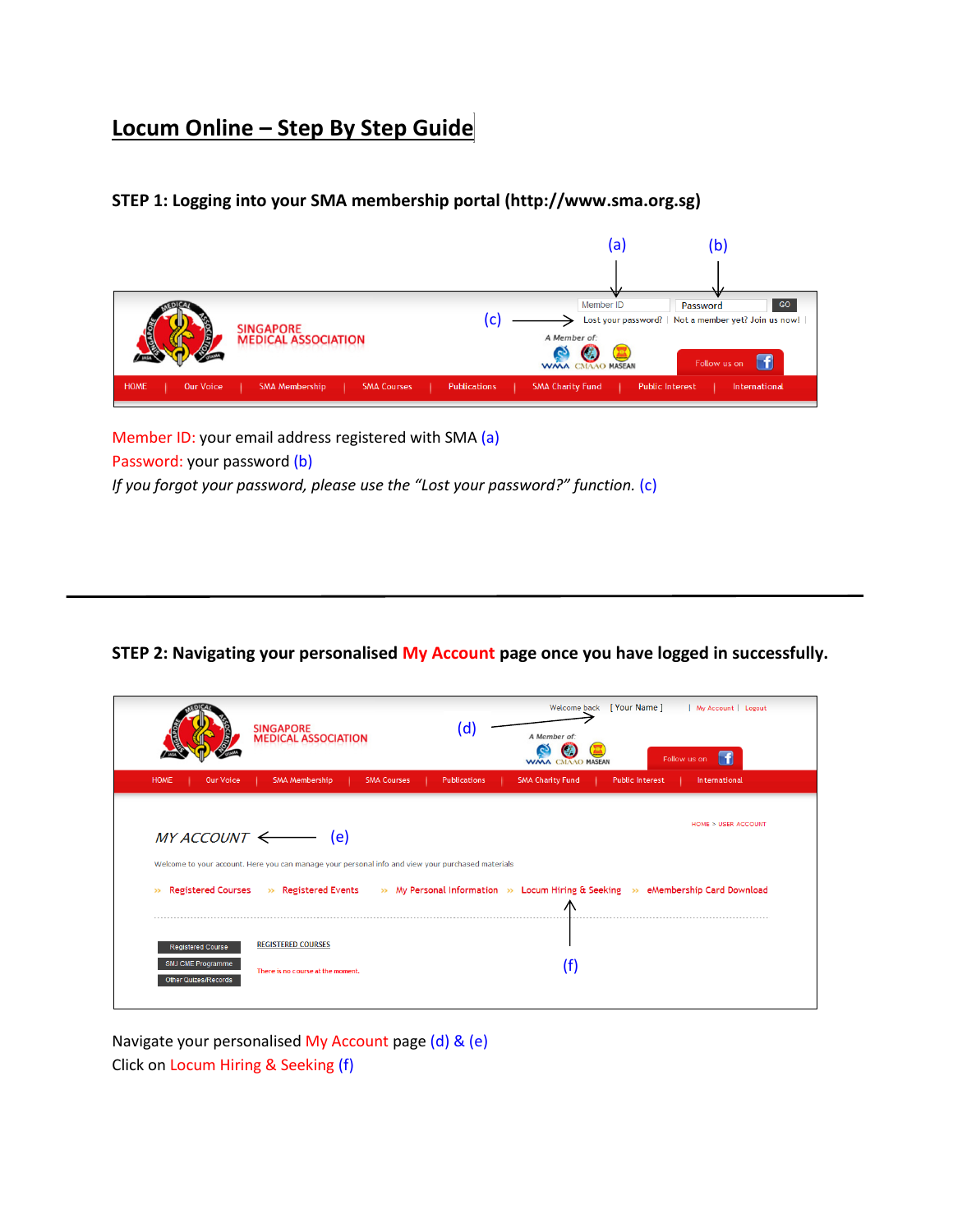## **STEP 3: Exploring the LOCUM ONLINE page.**

This page allows you to view the two lists available for clinics which are hiring locums and locums who are seeking job opportunities, and post accordingly.

Click on SEEKING (g) or HIRING (h) to view the respective lists.

- $\triangleright$  Seeking (for locums who are sourcing for available jobs)
- $\triangleright$  Hiring (for clinics which are keen on employing locums)

|                                            | <b>SINGAPORE</b><br><b>MEDICAL ASSOCIATION</b>                                                                   |                    |                     | Welcome back<br>A Member of:                                                                                                                                                | <b>Your Name</b>       | My Account   Logout<br>Follow us on |
|--------------------------------------------|------------------------------------------------------------------------------------------------------------------|--------------------|---------------------|-----------------------------------------------------------------------------------------------------------------------------------------------------------------------------|------------------------|-------------------------------------|
| <b>HOME</b><br><b>Our Voice</b>            | <b>SMA Membership</b>                                                                                            | <b>SMA Courses</b> | <b>Publications</b> | <b>SMA Charity Fund</b>                                                                                                                                                     | <b>Public Interest</b> | <b>International</b>                |
| <b>MY ACCOUNT</b>                          |                                                                                                                  |                    |                     |                                                                                                                                                                             |                        | <b>HOME &gt; USER ACCOUNT</b>       |
|                                            | Welcome to your account. Here you can manage your personal info and view your purchased materials                |                    |                     |                                                                                                                                                                             |                        |                                     |
|                                            |                                                                                                                  |                    |                     |                                                                                                                                                                             |                        |                                     |
|                                            |                                                                                                                  |                    |                     |                                                                                                                                                                             |                        |                                     |
| <b>Registered Courses</b><br>$\rightarrow$ | » Registered Events                                                                                              |                    |                     | >> My Personal Information >> Locum Hiring & Seeking >> eMembership Card Download                                                                                           |                        |                                     |
|                                            |                                                                                                                  |                    |                     |                                                                                                                                                                             |                        |                                     |
| LOCUM ONLINE: HIRING & SEEKING             |                                                                                                                  | (g)                |                     | (h)                                                                                                                                                                         |                        |                                     |
|                                            |                                                                                                                  |                    |                     |                                                                                                                                                                             |                        |                                     |
|                                            | Click to go to the full list of Locum listed under SEEKING and HIRING                                            |                    |                     | A simple Step by Step quide to Posting to Locum Online for our members is now available. [pdf]                                                                              |                        |                                     |
|                                            |                                                                                                                  |                    |                     |                                                                                                                                                                             |                        |                                     |
| <b>Please note:</b>                        |                                                                                                                  |                    |                     |                                                                                                                                                                             |                        |                                     |
|                                            | 1. This site is strictly for Members' use only. Members are not allowed to post on behalf of Non-members.        |                    |                     |                                                                                                                                                                             |                        |                                     |
|                                            |                                                                                                                  |                    |                     | 2. Only medical doctors who are on the SMC Register AND has a valid and active Practising Certificate are allowed to practise as locums in Singapore. Those who do not have |                        |                                     |
|                                            | an active Practising Certificate should not list their name.                                                     |                    |                     |                                                                                                                                                                             |                        |                                     |
|                                            | 3. Each member is allowed 1 posting and the latest posting will overwrite the previous one made.                 |                    |                     |                                                                                                                                                                             |                        |                                     |
|                                            | Each posting is valid for 3 months and you will need to return to this site to repost your request if necessary. |                    |                     |                                                                                                                                                                             |                        |                                     |
| "Include me in Locum"                      |                                                                                                                  |                    |                     | 5. To remove your posting from the list, un-check the box "Include me in Locum" before clicking on "Submit". You can return at any time to post again by checking the box   |                        |                                     |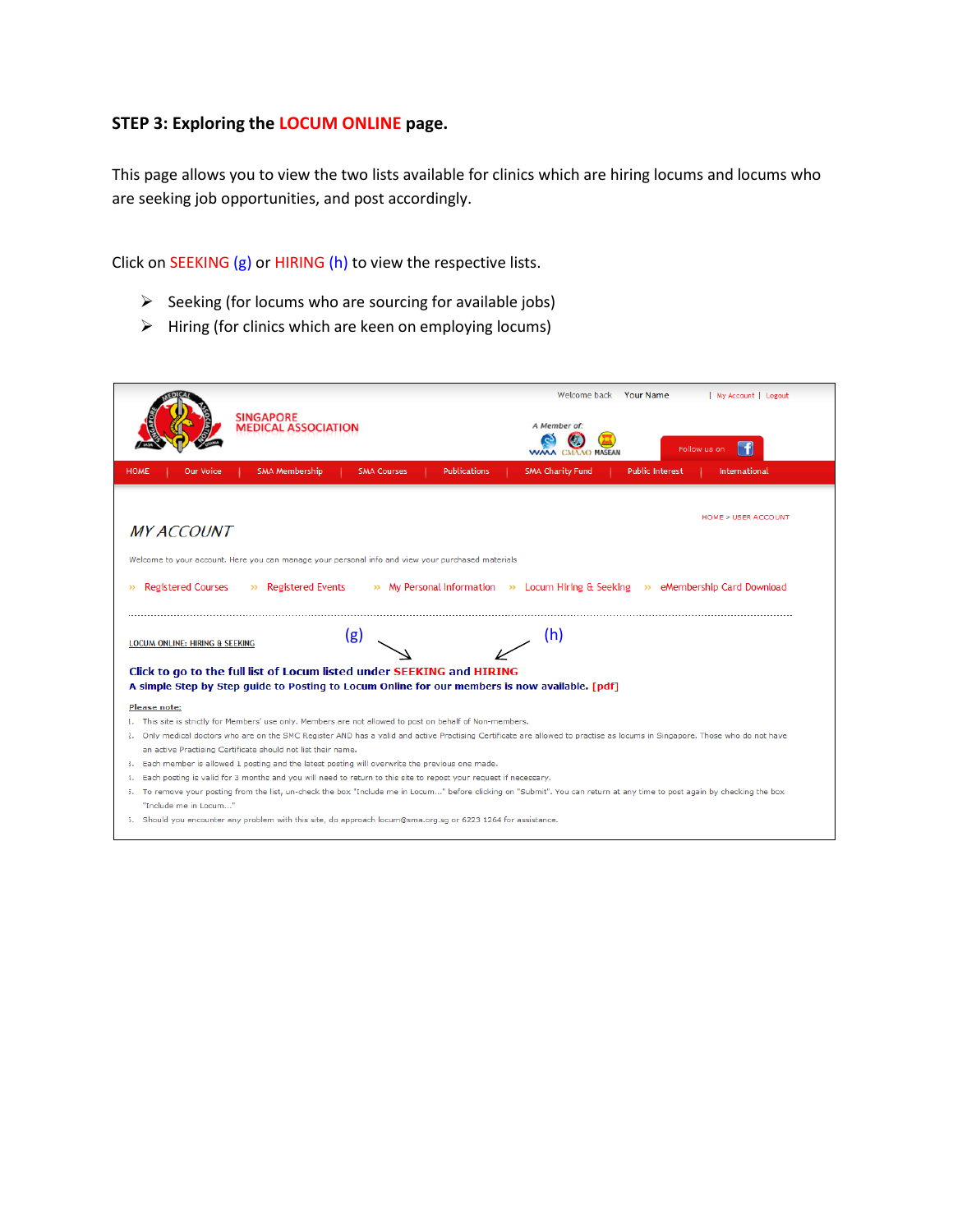## **STEP 4: Accessing the SEEKING and HIRING lists**

Click on the names in the SEEKING or HIRING list to view their contact details (i)

Search functions are also available for you to filter the list according to your preferences (j)

|                |                         |                |                                                  |              |                         |                    |                |                           |                                                                                                |                                            |                            |  | HOME > SMA MEMBERSHIP > LOCUM LISTING > SEEKING: VIEW POSTING                        |                       |  |
|----------------|-------------------------|----------------|--------------------------------------------------|--------------|-------------------------|--------------------|----------------|---------------------------|------------------------------------------------------------------------------------------------|--------------------------------------------|----------------------------|--|--------------------------------------------------------------------------------------|-----------------------|--|
|                |                         |                | <b>SMA MEMBERSHIP</b>                            |              |                         |                    |                |                           |                                                                                                |                                            |                            |  |                                                                                      | Adjust font size: A A |  |
| SMA CALENDAR ▼ |                         |                |                                                  |              |                         |                    |                |                           |                                                                                                |                                            |                            |  |                                                                                      |                       |  |
| ⋖              | December 2014<br>$\geq$ |                |                                                  |              | SEEKING: VIEW POSTING v |                    |                |                           |                                                                                                |                                            |                            |  |                                                                                      |                       |  |
| Sun            |                         |                | Mon Tue Wed Thu                                  |              | Fri                     | Sat                |                |                           |                                                                                                |                                            |                            |  |                                                                                      |                       |  |
| 30             | $\mathbf{1}$            | $\overline{2}$ | з                                                | 4            | 5                       | 6                  |                |                           |                                                                                                |                                            |                            |  |                                                                                      |                       |  |
| $\overline{z}$ | 8                       | 9              | 10                                               | 11           | 12                      | 13                 |                |                           | A simple Step by Step guide to Posting to Locum Online for our members is now available. [pdf] |                                            |                            |  |                                                                                      |                       |  |
| 14             | 15                      | 16             | 17                                               | 18           | 19                      | 20                 |                |                           |                                                                                                |                                            |                            |  |                                                                                      |                       |  |
|                | 22                      | 23             | 24                                               | 25           | 26                      |                    |                | <b>Preferred Location</b> |                                                                                                |                                            |                            |  |                                                                                      |                       |  |
| 21             |                         |                |                                                  |              |                         | 27<br>$\mathbf{B}$ |                | <b>Date Available</b>     |                                                                                                |                                            |                            |  |                                                                                      |                       |  |
| 28             | 29                      | 30             | 31                                               | $\mathbf{1}$ | $\overline{2}$          |                    |                |                           |                                                                                                |                                            | (DD/MM/YYYY)<br>(i)        |  |                                                                                      |                       |  |
|                |                         | 6              |                                                  | 8            | 9                       | 10                 |                | <b>Rate Per Hour</b>      |                                                                                                |                                            |                            |  |                                                                                      |                       |  |
|                |                         |                | <b>SMA Membership</b><br>SMA Honorary<br>Members |              |                         |                    |                |                           |                                                                                                | GO<br>Post your locum seeking request now. |                            |  |                                                                                      |                       |  |
|                |                         |                | Search for Member                                |              |                         |                    | No             | <b>Date</b><br>Posted     | <b>Name</b>                                                                                    |                                            | <b>Preferred Location</b>  |  | <b>Dates Available</b>                                                               | <b>Rate Per Hour</b>  |  |
|                |                         | Events         | <b>Locum Listing</b>                             |              |                         |                    |                | 25/12/2014                | $Dr$ ABC $\leq$                                                                                |                                            | O                          |  | • 06/03/2015 to 18/12/2015<br>Fridays only from MARCH 2015<br>8am to 4pm only        | \$100                 |  |
|                |                         |                | SMA Jobs Portal                                  |              |                         |                    | $\overline{2}$ | 21/12/2014 Dr QRS         |                                                                                                |                                            | Northeast, Central.        |  | • 14/01/2015 to 30/06/2015<br>Wednesday/Thursday AM and<br><b>PM</b><br>Saturdays AM | >90/hr                |  |
|                |                         |                | <b>SMA Forum</b>                                 |              |                         |                    | 3              | 18/12/2014                | Dr XYZ                                                                                         | Singapore                                  | <b>Eastern and Central</b> |  | • 26/12/2014 to 09/01/2015                                                           | \$100                 |  |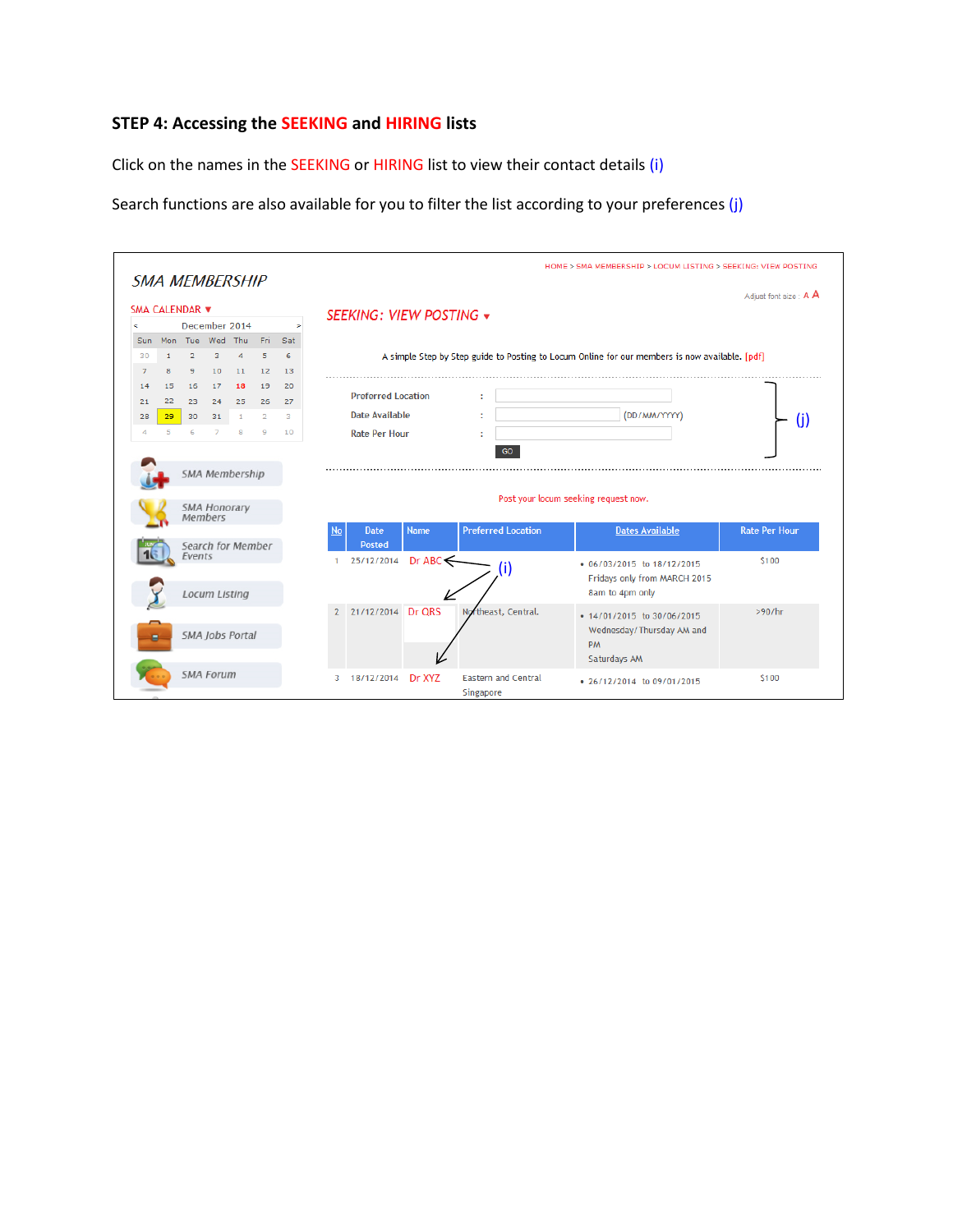#### **STEP 5: Uploading a post for locum jobs**

Please read the Terms & Conditions carefully before you proceed, as some of your details will be automatically included in the form. If you wish to post your availability or requirements for locum jobs, you could follow the steps below:

- i. Tick the appropriate box under Hiring Locum or Seeking Locum (k)
- ii. Complete the rest of the details or change them where necessary  $(m)$
- iii. Enter selected dates under Date Available in DD/MM/YYYY format or use the embedded calendar. Remarks or other requirements can also be added into the Time Slot/Days/Remarks box (eg. "8.30am to 5.30pm", "mornings only", "Wed & Fri only") (n)
- iv. Click  $Add$  once all the fields are completed  $(o)$
- v. Repeat steps (iii) & (iv) for additional dates. If you wish to change your dates or comments, click on the word "delete" beside the date and repeat steps (iii) & (iv).
- vi. If everything is in order, tick the "I have read the Terms & Conditions already" box. (p)
- vii. Click Submit to post. (r)

|                                                                                           | Before you proceed, please read the Terms & Conditions carefully.             |                                                                                                              |
|-------------------------------------------------------------------------------------------|-------------------------------------------------------------------------------|--------------------------------------------------------------------------------------------------------------|
|                                                                                           |                                                                               | (k)                                                                                                          |
|                                                                                           | Hiring Locum   Include me in Locum Hiring Listing *                           | Seeking Locum   Include me in Locum Seeking Listing *                                                        |
| Salutation                                                                                | $:$ Dr                                                                        | Salutation<br>$:$ Dr                                                                                         |
| Name                                                                                      | : Your Name                                                                   | : Your Name<br>Name                                                                                          |
| <b>MCR Number</b>                                                                         | : Your MCR No.                                                                | <b>MCR Number</b><br>: Your MCR No.                                                                          |
| <b>PRACTICE CONTACTS</b>                                                                  |                                                                               | : - Please make a selection .-<br>Professional Indemnity *                                                   |
| Name of<br>Clinic/Institution *                                                           |                                                                               | Gender*<br>v.                                                                                                |
| Location <sup>*</sup>                                                                     |                                                                               | Vear of Graduation *                                                                                         |
| Address Line 1 *                                                                          |                                                                               | Phone *                                                                                                      |
| Address Line 2                                                                            |                                                                               | (m)<br>Hp                                                                                                    |
| Address Line 3                                                                            |                                                                               | Fax                                                                                                          |
| Postal Code *                                                                             | (m)                                                                           | Email                                                                                                        |
| Country                                                                                   | : Singapore<br>Ŷ.                                                             | Preferred Location                                                                                           |
| Phone *                                                                                   |                                                                               | Rate Per Hour (SGD) *                                                                                        |
| Hp                                                                                        |                                                                               | Date Available *<br>TO                                                                                       |
| Fax                                                                                       |                                                                               | Time Slot/Days/Remarks<br>(n)                                                                                |
| Email                                                                                     |                                                                               |                                                                                                              |
| Rate Per Hour (SGD) *                                                                     |                                                                               | Add                                                                                                          |
| Date Required *                                                                           | ÷<br>TO                                                                       |                                                                                                              |
|                                                                                           | Time Slot/Days/Remarks<br>(n)                                                 | I confirm that I am SMA Member: (a) Yes<br>$\bigcirc$ No<br>(o)                                              |
|                                                                                           | Add                                                                           | "I understand that Locum Online is to be used specifically for Locum purposes<br>ONLY, and NOT Recruitment." |
|                                                                                           |                                                                               | I have read the Terms & Conditions already.                                                                  |
| I confirm that I am SMA Member :                                                          | $\bigcirc$ No<br>$\bullet$ Yes<br>(o)                                         | <b>Submit</b><br>* Required fields                                                                           |
|                                                                                           | "I understand that Locum Online is to be used specifically for Locum purposes |                                                                                                              |
| <b>ONLY, and NOT Recruitment.</b> "<br>$\Box$ I have read the Terms & Conditions already. |                                                                               | (p)                                                                                                          |
|                                                                                           |                                                                               | (r)                                                                                                          |
| * Required fields                                                                         | <b>Submit</b>                                                                 |                                                                                                              |